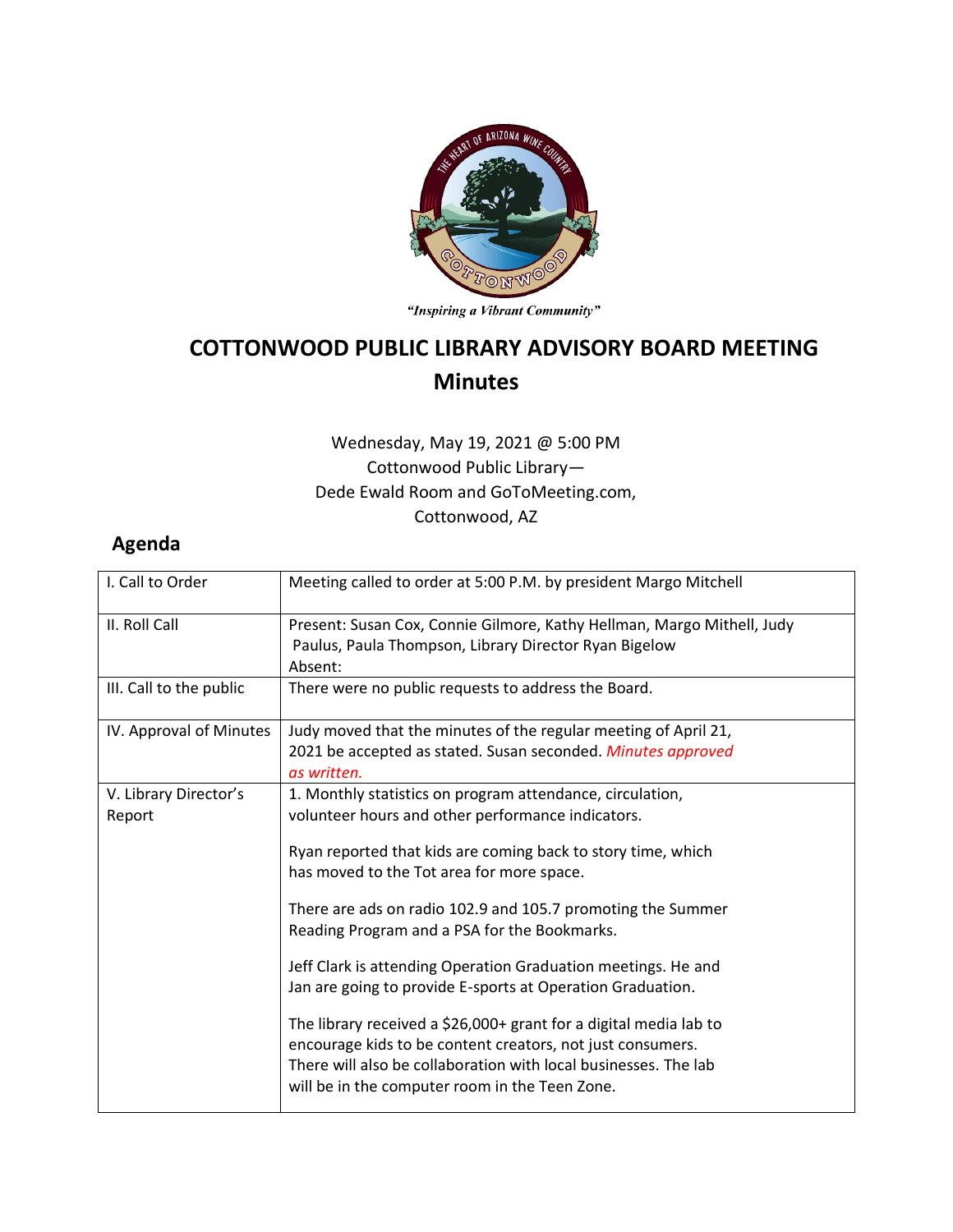|                         | The library also received another \$4000 for more hot spots,<br>which will double the number of hot spots from 5 to 10.<br>The library got \$21,821 from the American Rescue Plan Act.<br>There are specific areas of funding, including "Workforce<br>Development and Skills." Many people don't have the<br>computer skills to fill out job applications, which are now<br>mostly online, even if the jobs don't necessarily involve<br>computer skills.<br>There is now a "jobs posting" board next to the Jobs<br>computers.<br>Ryan submitted City Council communication for no more late<br>fees as of July 1. There is no specific date yet for the Library<br>Board discussion.<br>The library received a grant eight months ago to improve the<br>sidewalks. Construction costs have increased significantly.<br>Susan asked about a potential donation of materials from<br>SRMG. |
|-------------------------|---------------------------------------------------------------------------------------------------------------------------------------------------------------------------------------------------------------------------------------------------------------------------------------------------------------------------------------------------------------------------------------------------------------------------------------------------------------------------------------------------------------------------------------------------------------------------------------------------------------------------------------------------------------------------------------------------------------------------------------------------------------------------------------------------------------------------------------------------------------------------------------------|
| VI. Unfinished Business | 1. Volunteer appreciation barbecue: Saturday, April 24 from 2-4<br>PM at Garrison Park.<br>The event was well-attended. Ryan thanked the Library Board<br>for providing cookies. It was a fun event, and there was positive<br>feedback. It was more manageable and sustainable than<br>previous luncheons. Gioia Q. provided music.<br>2. Future Volunteer Opportunities and Volunteer Strategic Plan<br>Ryan reviewed the Volunteer Strategic Plan and outlined the<br>following categories: Valued, Utilized, Community Narrative,<br>Recruitment. Each category has action items. Elizabeth is<br>hoping to build a bridge between volunteers and staff. There<br>was a general discussion of volunteer recruitment.                                                                                                                                                                    |
|                         | 3. Summer Reading Program Planning<br>This year's theme is "Tails & Tales." Registration is open now.<br>Participants will go on "missions" to earn points, as well as<br>reading for points. There will be virtual and in-person programs,<br>including virtual trips to Out of Africa and the police<br>department. Joyce got 30 gardening kits from Gardens for<br>Humanities, which include a notebook, seed packets, etc. Youth<br>Services is also reaching out to local schools.                                                                                                                                                                                                                                                                                                                                                                                                     |
| VII. New Business       | There was no new business.                                                                                                                                                                                                                                                                                                                                                                                                                                                                                                                                                                                                                                                                                                                                                                                                                                                                  |